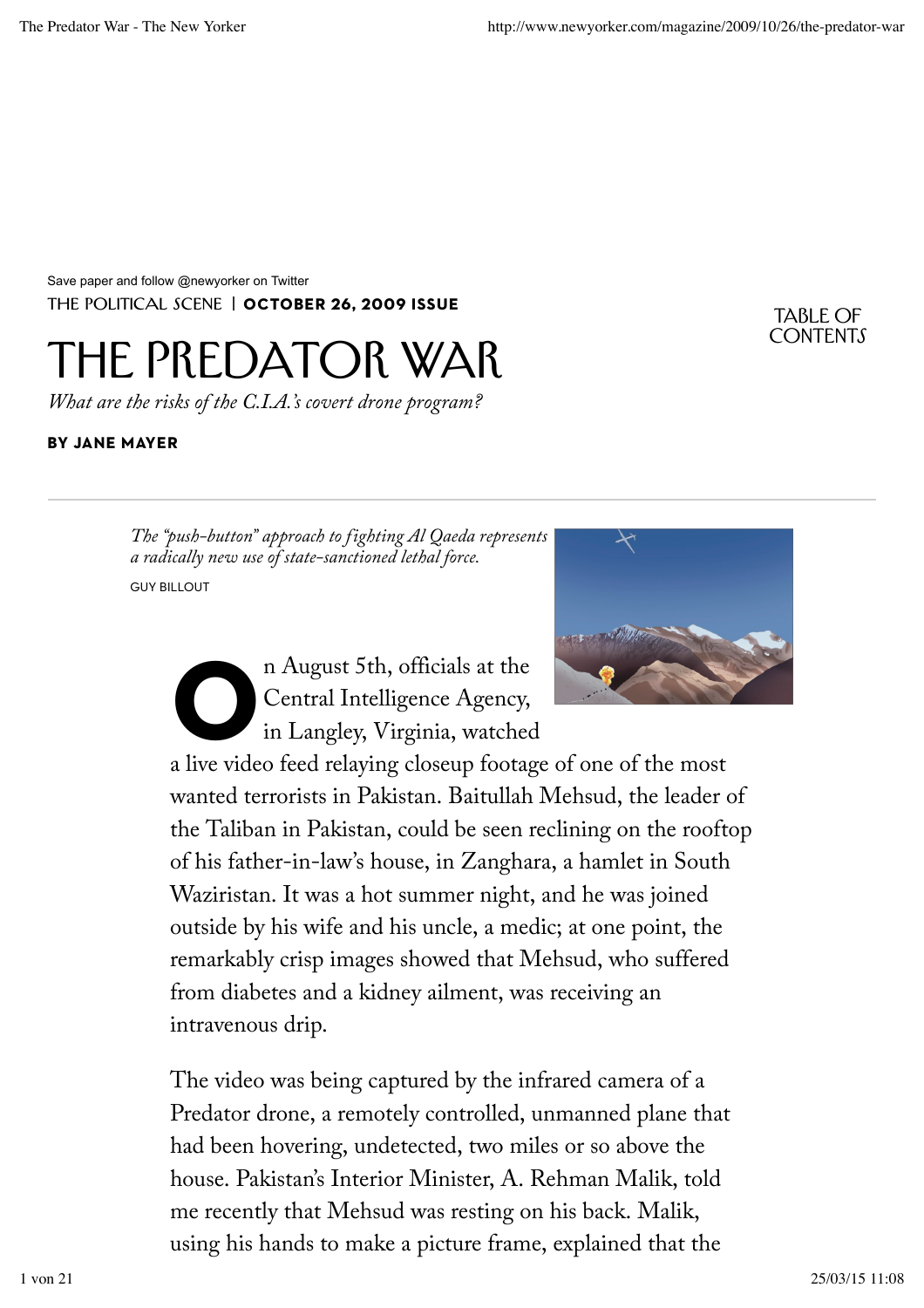The Predator War - The New Yorker.'s targeters could see Mehsud's entire body, not just<br>The Predator War - The New Yorker.'s targeters could see Mehsud's entire body, not just the top of his head. "It was a perfect picture," Malik, who watched the videotape later, said. "We used to see James Bond movies where he talked into his shoe or his watch. We thought it was a fairy tale. But this was fact!" The image remained just as stable when the C.I.A. remotely launched two Hellfire missiles from the Predator. Authorities watched the fiery blast in real time. After the dust cloud dissipated, all that remained of Mehsud was a detached torso. Eleven others died: his wife, his father-in-law, his mother-in-law, a lieutenant, and seven bodyguards.

> Pakistan's government considered Mehsud its top enemy, holding him responsible for the vast majority of recent terrorist attacks inside the country, including the assassination of former Prime Minister Benazir Bhutto, in December, 2007, and the bombing, last September, of the Marriott Hotel in Islamabad, which killed more than fifty people. Mehsud was also thought to have helped his Afghan confederates attack American and coalition troops across the border. Roger Cressey, a former counterterrorism official on the National Security Council, who is now a partner at Good Harbor, a consulting firm, told me, "Mehsud was someone both we and Pakistan were happy to see go up in smoke." Indeed, there was no controversy when, a few days after the missile strike, CNN reported that President Barack Obama had authorized it.

> However, at about the same time, there was widespread anger after the *Wall Street Journal* revealed that during the Bush Administration the C.I.A. had considered setting up hit squads to capture or kill Al Qaeda operatives around the world. The furor grew when the *Times* reported that the C.I.A. had turned to a private contractor to help with this highly sensitive operation: the controversial firm Blackwater, now known as Xe Services. Members of the Senate and House intelligence committees demanded investigations of the program, which, they said, had been hidden from them. And many legal experts argued that, had the program become fully operational, it would have violated a 1976 executive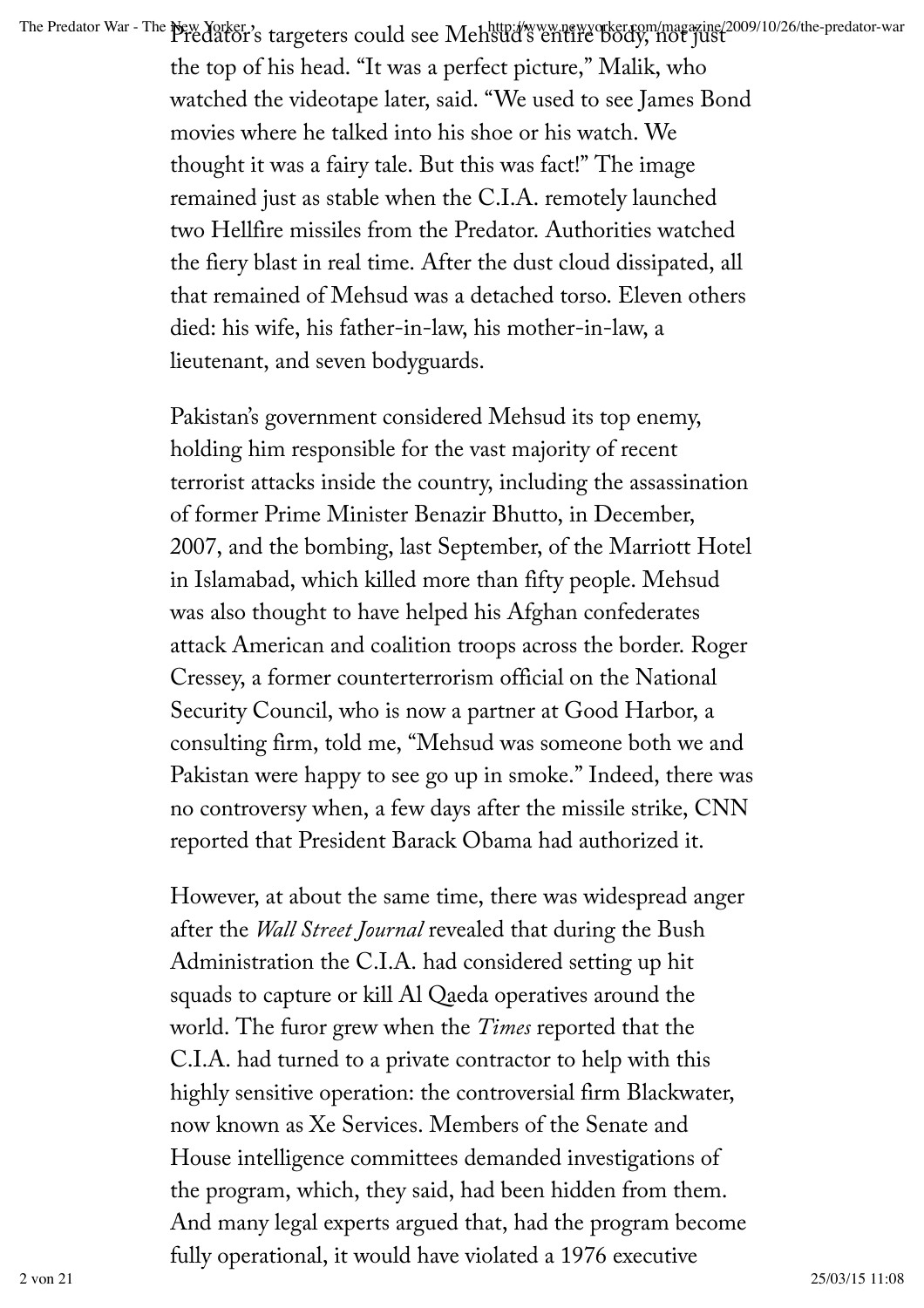The Predator War - The New Yorker<br>Order, signed by President Gerald R. Ford, banning American intelligence forces from engaging in assassination.

> Hina Shamsi, a human-rights lawyer at the New York University School of Law, was struck by the inconsistency of the public's responses. "We got so upset about a targetedkilling program that didn't happen," she told me. "But the drone program *exists.* " She said of the Predator program, "These are targeted international killings by the state." The program, as it happens, also uses private contractors for a variety of tasks, including flying the drones. Employees of Xe Services maintain and load the Hellfire missiles on the aircraft. Vicki Divoll, a former C.I.A. lawyer, who now teaches at the U.S. Naval Academy, in Annapolis, observed, "People are a lot more comfortable with a Predator strike that kills many people than with a throat-slitting that kills one." But, she added, "mechanized killing is still killing."

> The U.S. government runs two drone programs. The<br>
> military's version, which is publicly acknowledged,<br>
> operates in the recognized war zones of Afghanistan<br>
> and Iraq, and targets enemies of U.S. troops stationed there. he U.S. government runs two drone programs. The military's version, which is publicly acknowledged, operates in the recognized war zones of Afghanistan As such, it is an extension of conventional warfare. The C.I.A.'s program is aimed at terror suspects around the world, including in countries where U.S. troops are not based. It was initiated by the Bush Administration and, according to Juan Zarate, a counterterrorism adviser in the Bush White House, Obama has left in place virtually all the key personnel. The program is classified as covert, and the intelligence agency declines to provide any information to the public about where it operates, how it selects targets, who is in charge, or how many people have been killed.

Nevertheless, reports of fatal air strikes in Pakistan emerge every few days. Such stories are often secondhand and difficult to confirm, as the Pakistani government and the military have tried to wall off the tribal areas from journalists. But, even if a precise account is elusive, the outlines are clear: the C.I.A. has joined the Pakistani intelligence service in an

3 von 21 25/03/15 11:08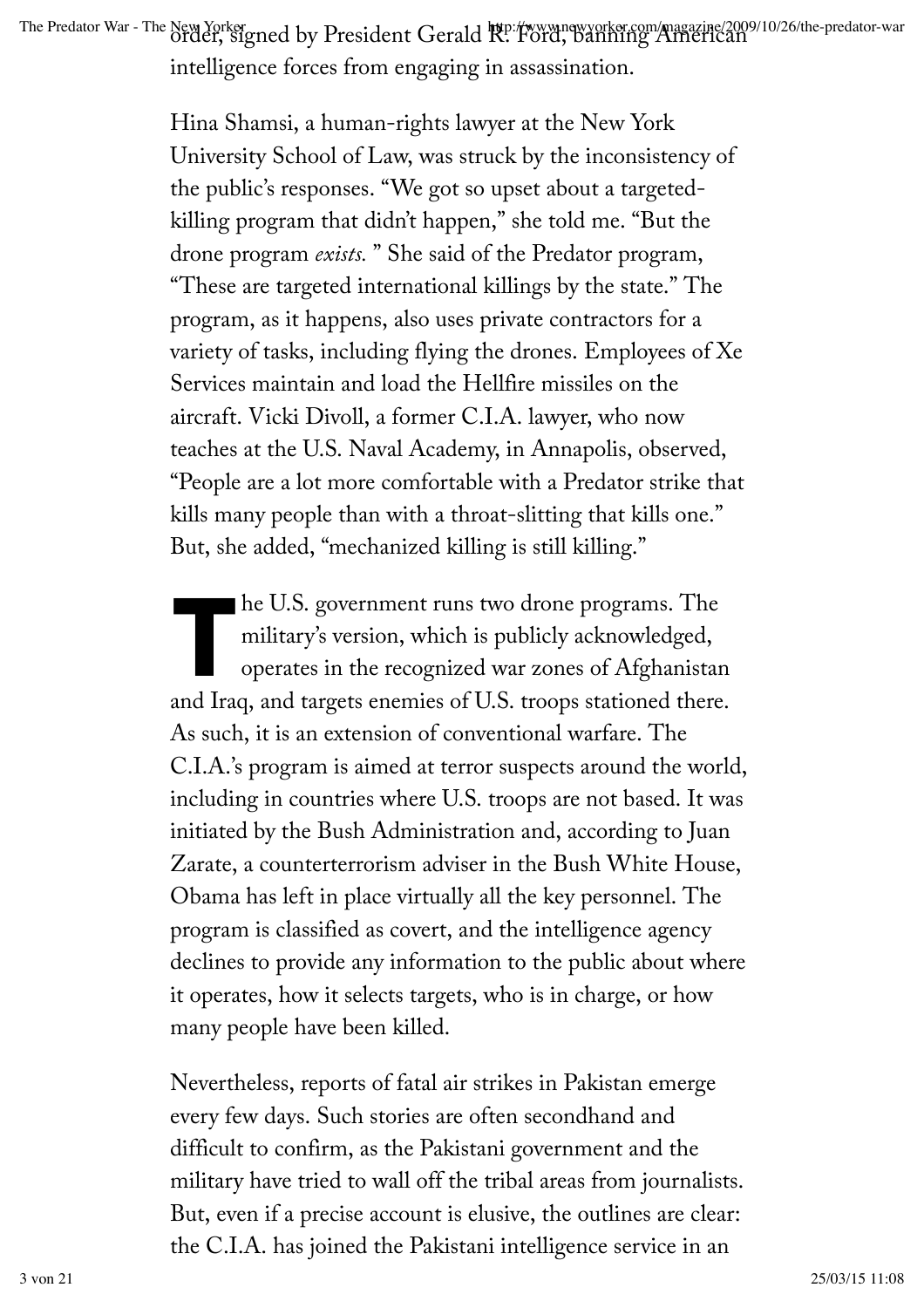The Predator War - The New Yorker campaign to eradicate local and foreign militants, who have taken refuge in some of the most inaccessible parts of the country.

> The first two C.I.A. air strikes of the Obama Administration took place on the morning of January 23rd—the President's third day in office. Within hours, it was clear that the morning's bombings, in Pakistan, had killed an estimated twenty people. In one strike, four Arabs, all likely affiliated with Al Qaeda, died. But in the second strike a drone targeted the wrong house, hitting the residence of a pro-government tribal leader six miles outside the town of Wana, in South Waziristan. The blast killed the tribal leader's entire family, including three children, one of them five years old. In keeping with U.S. policy, there was no official acknowledgment of either strike.

> Since then, the C.I.A. bombardments have continued at a rapid pace. According to a just completed study by the New America Foundation, the number of drone strikes has risen dramatically since Obama became President. During his first nine and a half months in office, he has authorized as many C.I.A. aerial attacks in Pakistan as George W. Bush did in his final three years in office. The study's authors, Peter Bergen and Katherine Tiedemann, report that the Obama Administration has sanctioned at least forty-one C.I.A. missile strikes in Pakistan since taking office—a rate of approximately one bombing a week. So far this year, various estimates suggest, the C.I.A. attacks have killed between three hundred and twenty-six and five hundred and thirty-eight people. Critics say that many of the victims have been innocent bystanders, including children.

In the last week of September alone, there were reportedly four such attacks—three of them in one twenty-four-hour period. At any given moment, a former White House counterterrorism official says, the C.I.A. has multiple drones flying over Pakistan, scouting for targets. According to the official, "there are so many drones" in the air that arguments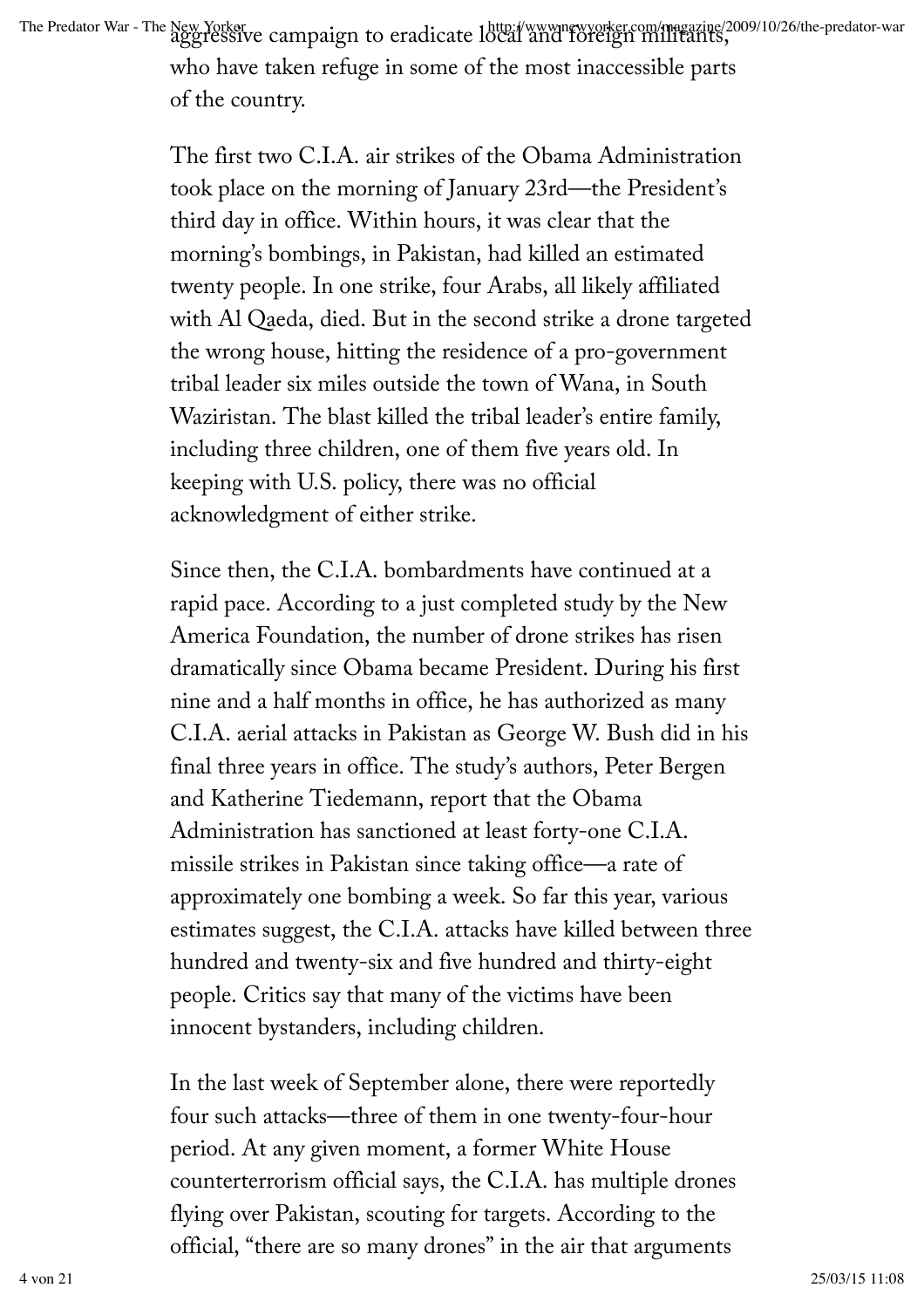The Predator War - The New Yorker pted over which remote operators can claim which targets, provoking "command-and-control issues."

> General Atomics Aeronautical Systems, the defense contractor that manufactures the Predator and its more heavily armed sibling, the Reaper, can barely keep up with the government's demand. The Air Force's fleet has grown from some fifty drones in 2001 to nearly two hundred; the C.I.A. will not divulge how many drones it operates. The government plans to commission hundreds more, including new generations of tiny "nano" drones, which can fly after their prey like a killer bee through an open window.

> With public disenchantment mounting over the U.S. troop deployment in Afghanistan, and the Obama Administration divided over whether to escalate the American military presence there, many in Washington support an even greater reliance on Predator strikes. In this view, the U.S., rather than trying to stabilize Afghanistan by waging a counterinsurgency operation against Taliban forces, should focus purely on counterterrorism, and use the latest technology to surgically eliminate Al Qaeda leaders and their allies. In September, the conservative pundit George Will published an influential column in the Washington *Post*, "Time to Get Out of Afghanistan," arguing that "America should do only what can be done from offshore, using intelligence, drones, cruise missiles, air strikes and small, potent Special Forces units, concentrating on the porous 1,500-mile border with Pakistan, a nation that actually matters." Vice-President Joseph Biden reportedly holds a similar view.

> It's easy to understand the appeal of a "push-button" approach to fighting Al Qaeda, but the embrace of the Predator program has occurred with remarkably little public discussion, given that it represents a radically new and geographically unbounded use of state-sanctioned lethal force. And, because of the C.I.A. program's secrecy, there is no visible system of accountability in place, despite the fact that the agency has killed many civilians inside a politically fragile, nuclear-armed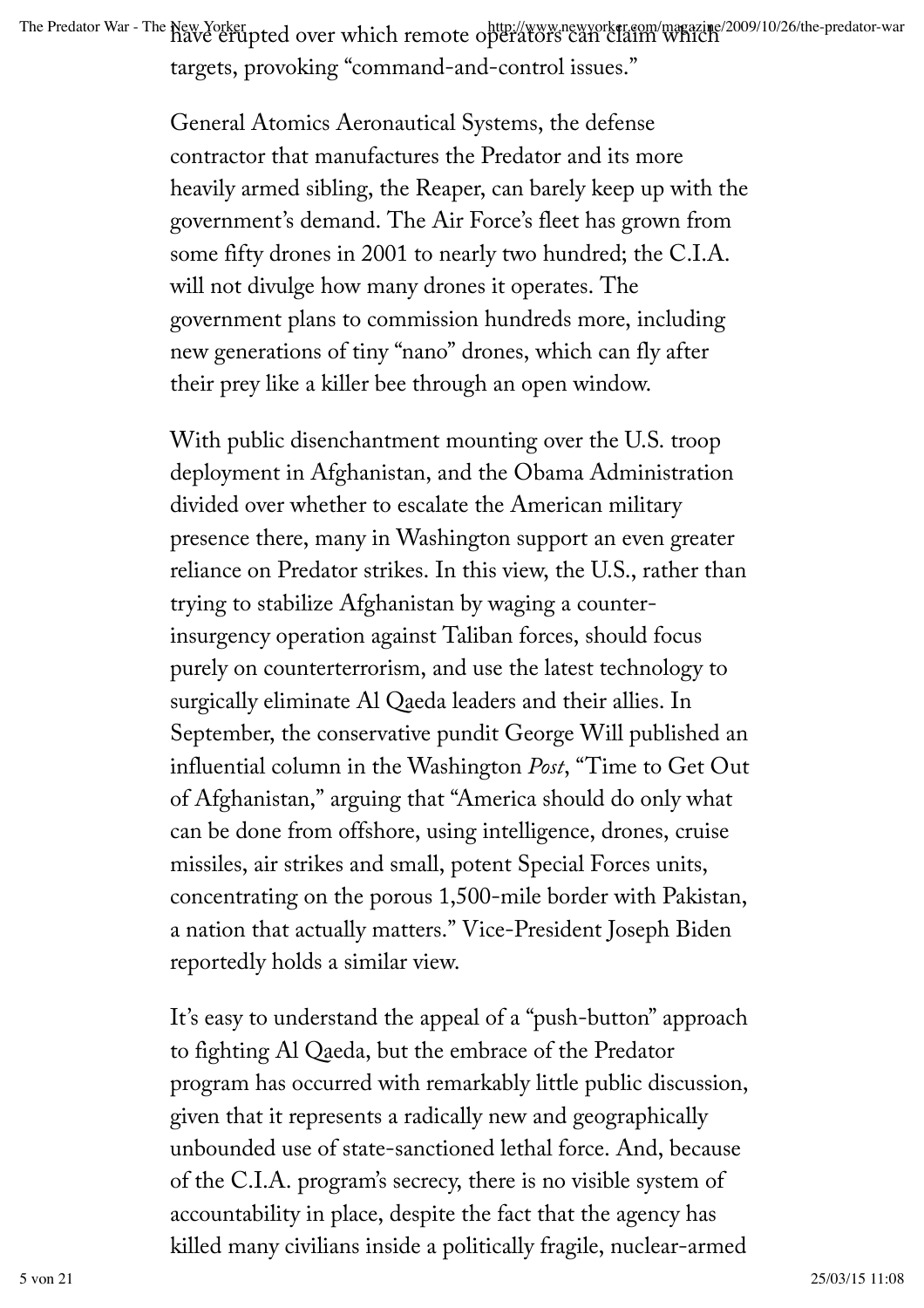The Predator War - The New Yorker with which the U.S. is not at war. Should something  $2009/10/26$ /the-predator-war go wrong in the C.I.A.'s program—last month, the Air Force lost control of a drone and had to shoot it down over Afghanistan—it's unclear what the consequences would be.

> The Predators in the C.I.A. program are "flown" by civilians, both intelligence officers and private contractors. According to a former counterterrorism official, the contractors are "seasoned professionals—often retired military and intelligence officials." (The intelligence agency outsources a significant portion of its work.) Within the C.I.A., control of the unmanned vehicles is split among several teams. One set of pilots and operators works abroad, near hidden airfields in Afghanistan and Pakistan, handling takeoffs and landings. Once the drones are aloft, the former counterterrorism official said, the controls are electronically "slewed over" to a set of "reachback operators," in Langley. Using joysticks that resemble video-game controls, the reachback operators—who don't need conventional flight training—sit next to intelligence officers and watch, on large flat-screen monitors, a live video feed from the drone's camera. From their suburban redoubt, they can turn the plane, zoom in on the landscape below, and decide whether to lock onto a target. A stream of additional "signal" intelligence, sent to Langley by the National Security Agency,\* (http://#editorsnote) provides electronic means of corroborating that a target has been correctly identified. The White House has delegated trigger authority to C.I.A. officials, including the head of the Counter-Terrorist Center, whose identity remains veiled from the public because the agency has placed him under cover.

> People who have seen an air strike live on a monitor described it as both awe-inspiring and horrifying. "You could see these little figures scurrying, and the explosion going off, and when the smoke cleared there was just rubble and charred stuff," a former C.I.A. officer who was based in Afghanistan after September 11th says of one attack. (He watched the carnage on a small monitor in the field.) Human beings running for cover are such a common sight that they have inspired a slang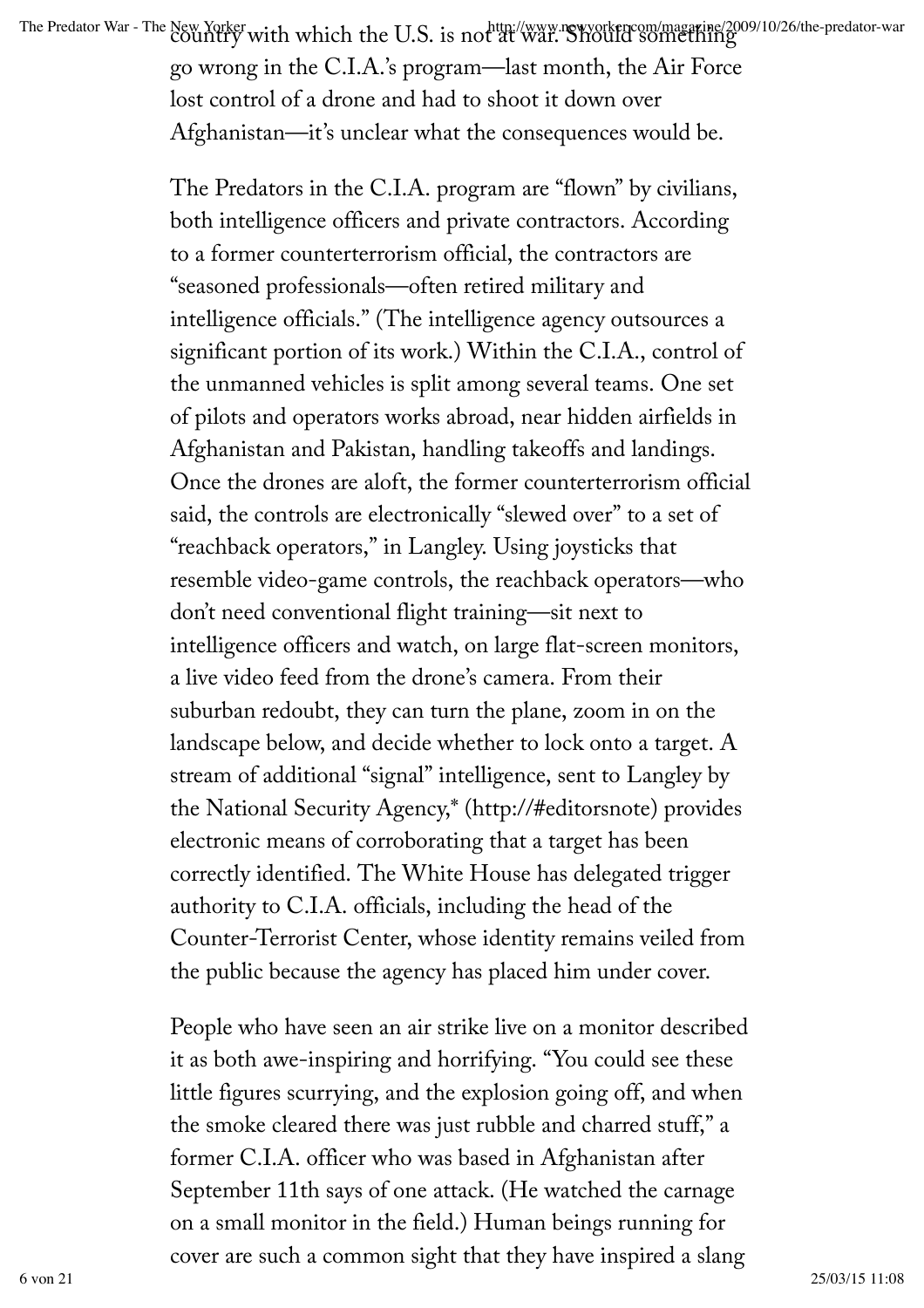Peter W. Singer, the author of "Wired for War," a recent book about the robotics revolution in modern combat, argues that the drone technology is worryingly "seductive," because it creates the perception that war can be "costless." Cut off from the realities of the bombings in Pakistan, Americans have been insulated from the human toll, as well as from the political and the moral consequences. Nearly all the victims have remained faceless, and the damage caused by the bombings has remained unseen. In contrast to Gaza, where the targeted killing of Hamas fighters by the Israeli military has been extensively documented—making clear that the collateral damage, and the loss of civilian life, can be severe —Pakistan's tribal areas have become largely forbidden territory for media organizations. As a result, no videos of a drone attack in progress have been released, and only a few photographs of the immediate aftermath of a Predator strike have been published.

The seeming unreality of the Predator enterprise is also felt by the pilots. Some of them reportedly wear flight suits when they operate a drone's remote controls. When their shifts end, of course, these cubicle warriors can drive home to have dinner with their families. Critics have suggested that unmanned systems, by sparing these combatants from danger and sacrifice, are creating what Sir Brian Burridge, a former British Air Chief Marshal in Iraq, has called "a virtueless war," requiring neither courage nor heroism. According to Singer, some Predator pilots suffer from combat stress that equals, or exceeds, that of pilots in the battlefield. This suggests that virtual killing, for all its sterile trappings, is a discomfiting form of warfare. Meanwhile, some social critics, such as Mary Dudziak, a professor at the University of Southern California's Gould School of Law, argue that the Predator strategy has a larger political cost. As she puts it, "Drones are a technological step that further isolates the American people from military action, undermining political checks on . . . endless war."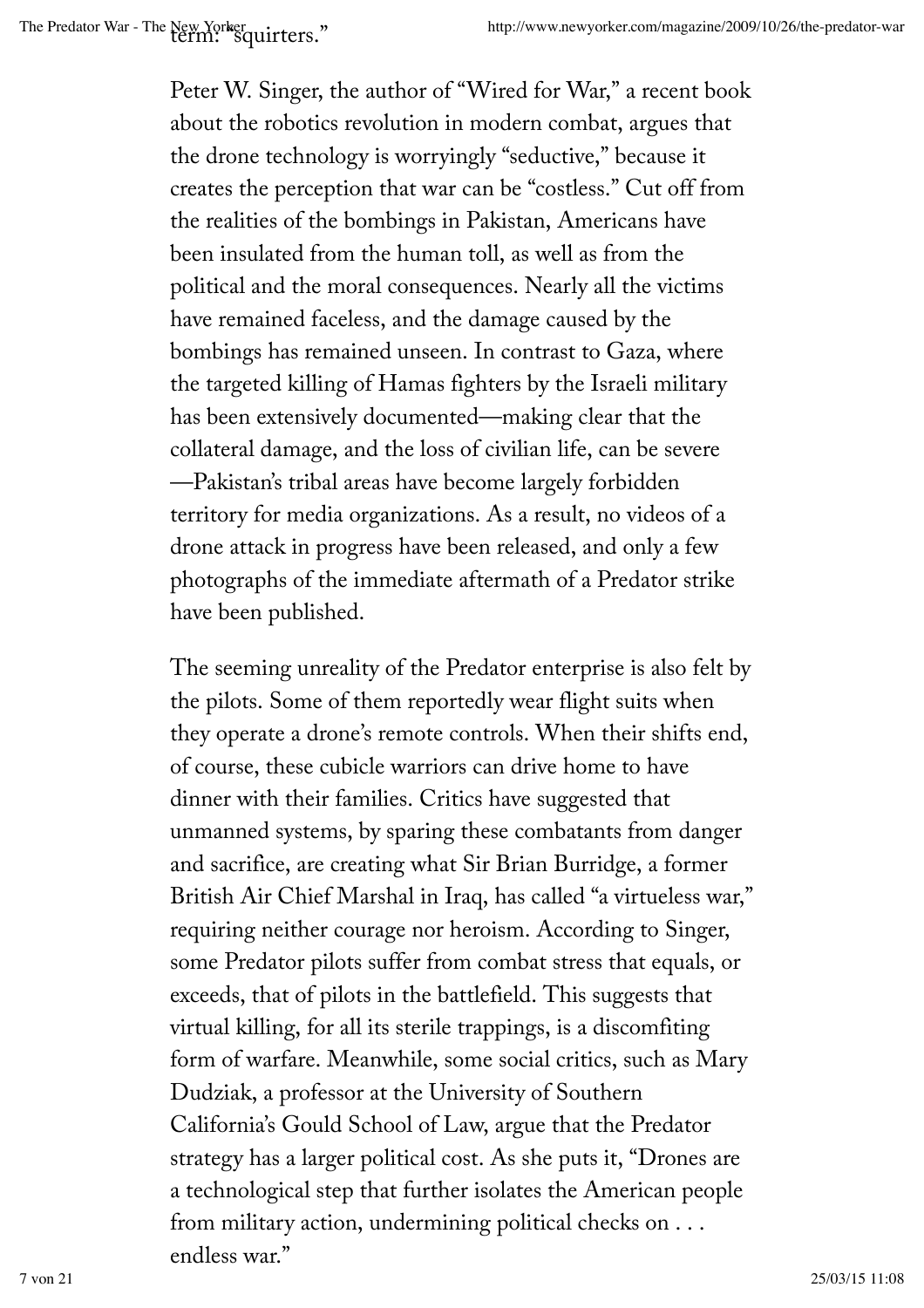The Predator War - The New Yorker http://www.newyorker.com/magazine/2009/10/26/the-predator-war

The advent of the Predator targeted-killing program "is<br>really a sea change," says Gary Solis, who teaches at<br>Georgetown University's Law Center and recently<br>retired from running the law program at the U.S. Military really a sea change," says Gary Solis, who teaches at Georgetown University's Law Center and recently retired from running the law program at the U.S. Military Academy. "Not only would we have expressed abhorrence of such a policy a few years ago; we did." In July, 2001, two months before Al Qaeda's attacks on New York and Washington profoundly altered America's mind-set, the U.S. denounced Israel's use of targeted killing against Palestinian terrorists. The American Ambassador to Israel, Martin Indyk, said at the time, "The United States government is very clearly on record as against targeted assassinations. . . . They are extrajudicial killings, and we do not support that."

Before September 11th, the C.I.A., which had been chastened by past assassination scandals, refused to deploy the Predator for anything other than surveillance. Daniel Benjamin, the State Department's counterterrorism director, and Steven Simon, a former counterterrorism adviser, report in their 2002 book "The Age of Sacred Terror" that the week before Al Qaeda attacked the U.S. George Tenet, then the agency's director, argued that it would be "a terrible mistake" for "the Director of Central Intelligence to fire a weapon like this."

Yet once America had suffered terrorist attacks on its own soil the agency's posture changed, and it petitioned the White House for new authority. Within days, President Bush had signed a secret Memorandum of Notification, giving the C.I.A. the right to kill members of Al Qaeda and their confederates virtually anywhere in the world. Congress endorsed this policy, passing a bill called the Authorization for Use of Military Force. Bush's legal advisers modelled their rationale on Israel's position against terrorism, arguing that the U.S. government had the right to use lethal force against suspected terrorists in "anticipatory" self-defense. By classifying terrorism as an act of war, rather than as a crime, the Bush Administration reasoned that it was no longer bound by legal constraints requiring the government to give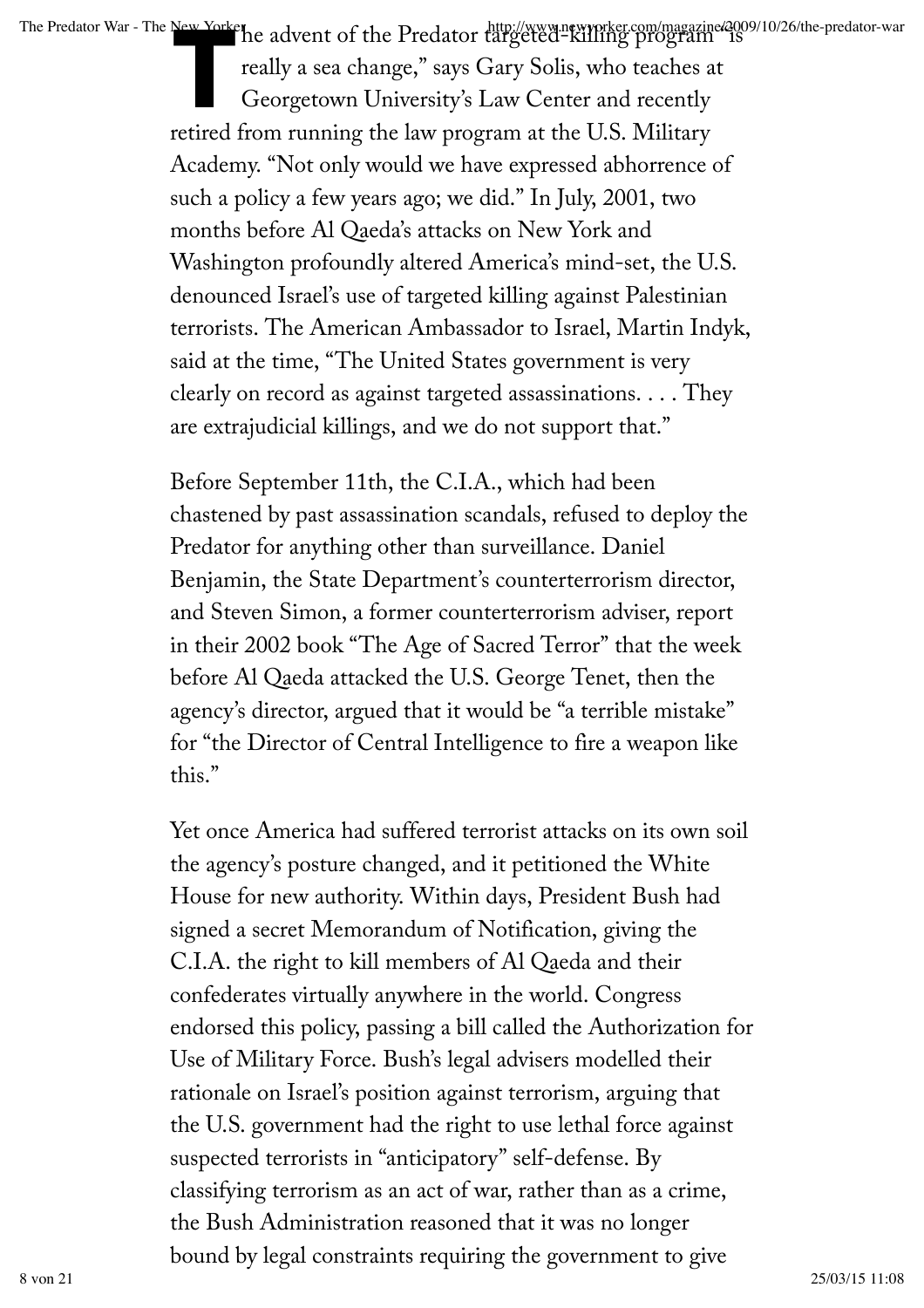In November, 2002, top Bush Administration officials publicly announced a successful Predator strike against an Al Qaeda target, Qaed Salim Sinan al-Harethi, a suspect in the 2000 bombing of the U.S.S. Cole. Harethi was killed after a Hellfire missile vaporized the car in which he and five other passengers were riding, on a desert road in Yemen. Paul Wolfowitz, then the Deputy Defense Secretary, praised the new tactic, telling CNN, "One hopes each time that you get a success like that, not only to have gotten rid of somebody dangerous but to have imposed changes in their tactics, operations, and procedures."

At first, some intelligence experts were uneasy about drone attacks. In 2002, Jeffrey Smith, a former C.I.A. general counsel, told Seymour M. Hersh, for an article in this magazine, "If they're dead, they're not talking to you, and you create more martyrs." And, in an interview with the Washington *Post*, Smith said that ongoing drone attacks could "suggest that it's acceptable behavior to assassinate people. . . . Assassination as a norm of international conduct exposes American leaders and Americans overseas."

Seven years later, there is no longer any doubt that targeted killing has become official U.S. policy. "The things we were complaining about from Israel a few years ago we now embrace," Solis says. Now, he notes, nobody in the government calls it assassination.

The Predator program is described by many in the intelligence world as America's single most effective weapon against Al Qaeda. In May, Leon Panetta, the C.I.A.'s director, referred to the Predator program as "the only game in town" in an unguarded moment after a public lecture. Counterterrorism officials credit drones with having killed more than a dozen senior Al Qaeda leaders and their allies in the past year, eliminating more than half of the C.I.A.'s twenty most wanted "high value" targets. In addition to Baitullah Mehsud,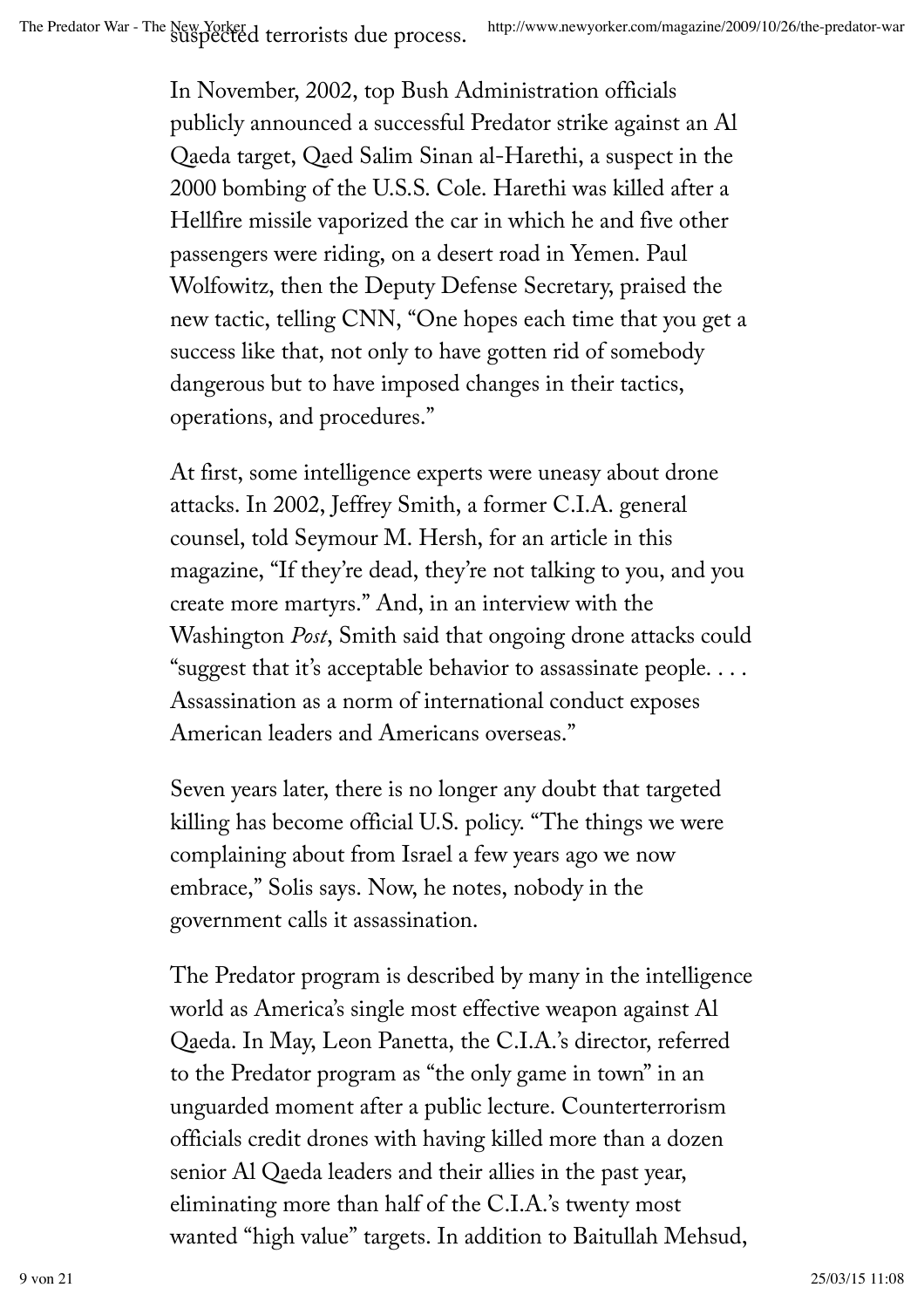The Predator War - The New Yorker includes  $Nazimuddin Zala\llap{http://www.newyorker.com/magazine/2009/10/26/the-predator-war}$ 

Osama bin Laden; Ilyas Kashmiri, Al Qaeda's chief of paramilitary operations in Pakistan; Saad bin Laden, Osama's eldest son; Abu Sulayman al-Jazairi, an Algerian Al Qaeda planner who is believed to have helped train operatives for attacks in Europe and the United States; and Osama al-Kini and Sheikh Ahmed Salim Swedan, Al Qaeda operatives who are thought to have played central roles in the 1998 bombings of American embassies in East Africa.

Juan Zarate, the Bush counterterrorism adviser, believes that "Al Qaeda is on its heels" partly because "so many bigwigs" have been killed by drones. Though he acknowledges that Osama bin Laden and Ayman al-Zawahiri, the group's top leaders, remain at large, he estimates that no more than fifty members of Al Qaeda's senior leadership still exist, along with two to three hundred senior members outside the terror organization's "inner core."

Zarate and other supporters of the Predator program argue that it has had positive ripple effects. Surviving militants are forced to operate far more cautiously, which diverts their energy from planning new attacks. And there is evidence that the drone strikes, which depend on local informants for targeting information, have caused debilitating suspicion and discord within the ranks. Four Europeans who were captured last December after trying to join Al Qaeda in Pakistan described a life of constant fear and distrust among the militants, whose obsession with drone strikes had led them to communicate only with elaborate secrecy and to leave their squalid hideouts only at night. As the *Times* has reported, militants have been so unnerved by the drone program that they have released a video showing the execution of accused informants. Pakistanis have also been gripped by rumors that paid C.I.A. informants have been planting tiny silicon-chip homing devices for the drones in the tribal areas.

The drone program, for all its tactical successes, has stirred deep ethical concerns. Michael Walzer, a political philosopher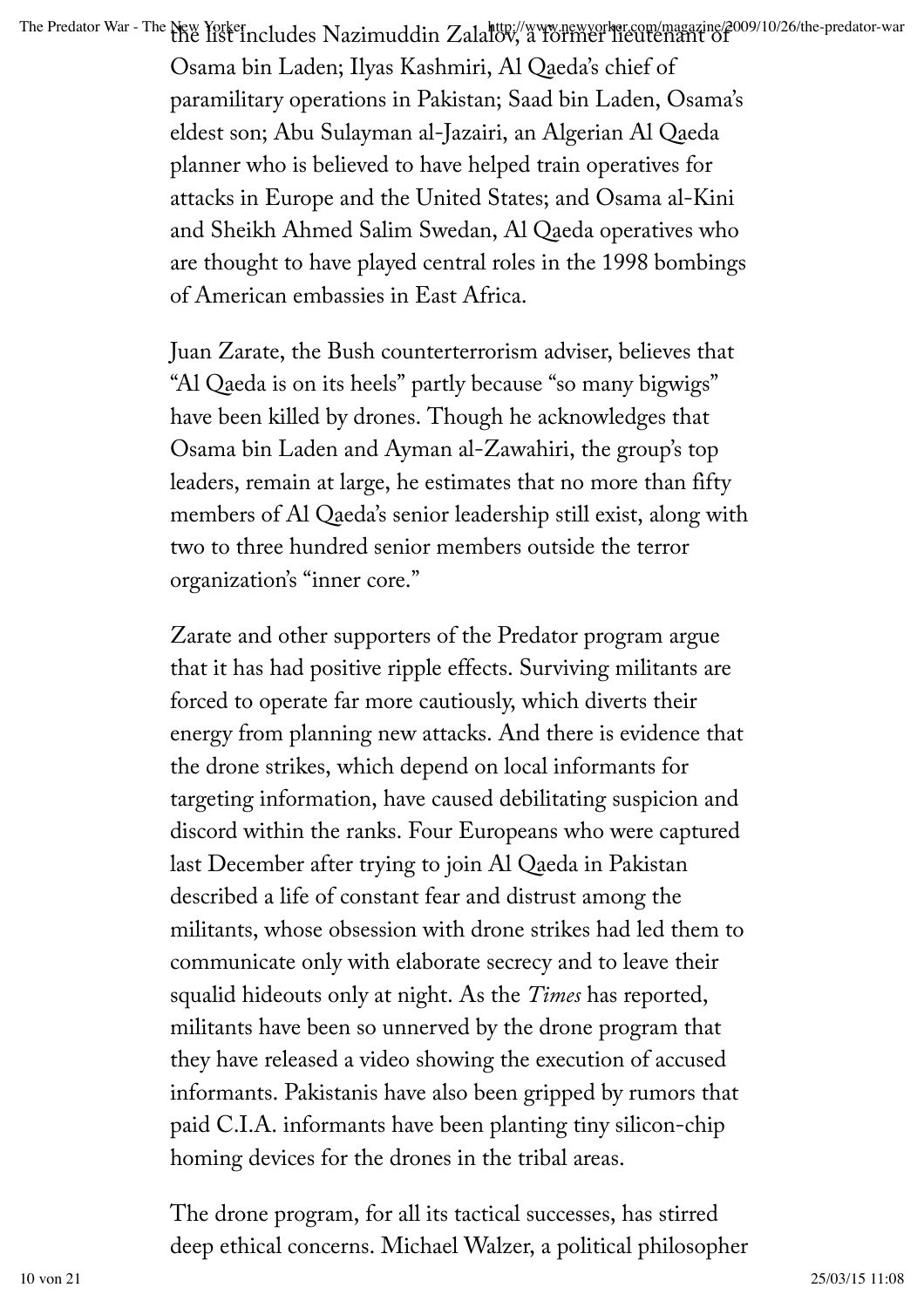The Predator War - The New Yorker author of the book "Just and Unjust Wars," says that That The predator-war he is unsettled by the notion of an intelligence agency wielding such lethal power in secret. "Under what code does the C.I.A. operate?" he asks. "I don't know. The military operates under a legal code, and it has judicial mechanisms." He said of the C.I.A.'s drone program, "There should be a limited, finite group of people who are targets, and that list should be publicly defensible and available. Instead, it's not

being publicly defended. People are being killed, and we generally require some public justification when we go about killing people."

Since 2004, Philip Alston, an Australian human-rights lawyer who has served as the United Nations Special Rapporteur on Extrajudicial, Summary, or Arbitrary Executions, has repeatedly tried, but failed, to get a response to basic questions about the C.I.A.'s program—first from the Bush Administration, and now from Obama's. When he asked, in formal correspondence, for the C.I.A.'s legal justifications for targeted killings, he says, "they blew me off." (A C.I.A. spokesperson told me that the agency "uses lawful, highly accurate, and effective tools and tactics to take the fight to Al Qaeda and its violent allies. That careful, precise approach has brought major success against a very dangerous and deadly enemy.") Alston then presented a critical report on the drone program to the U.N. Human Rights Council, but, he says, the U.S. representatives ignored his concerns.

Alston describes the C.I.A. program as operating in "an accountability void," adding, "It's a lot like the torture issue. You start by saying we'll just go after the handful of 9/11 masterminds. But, once you've put the regimen for waterboarding and other techniques in place, you use it much more indiscriminately. It becomes standard operating procedure. It becomes all too easy. Planners start saying, 'Let's use drones in a broader context.' Once you use targeting less stringently, it can become indiscriminate."

**U** nder international law, in order for the U.S.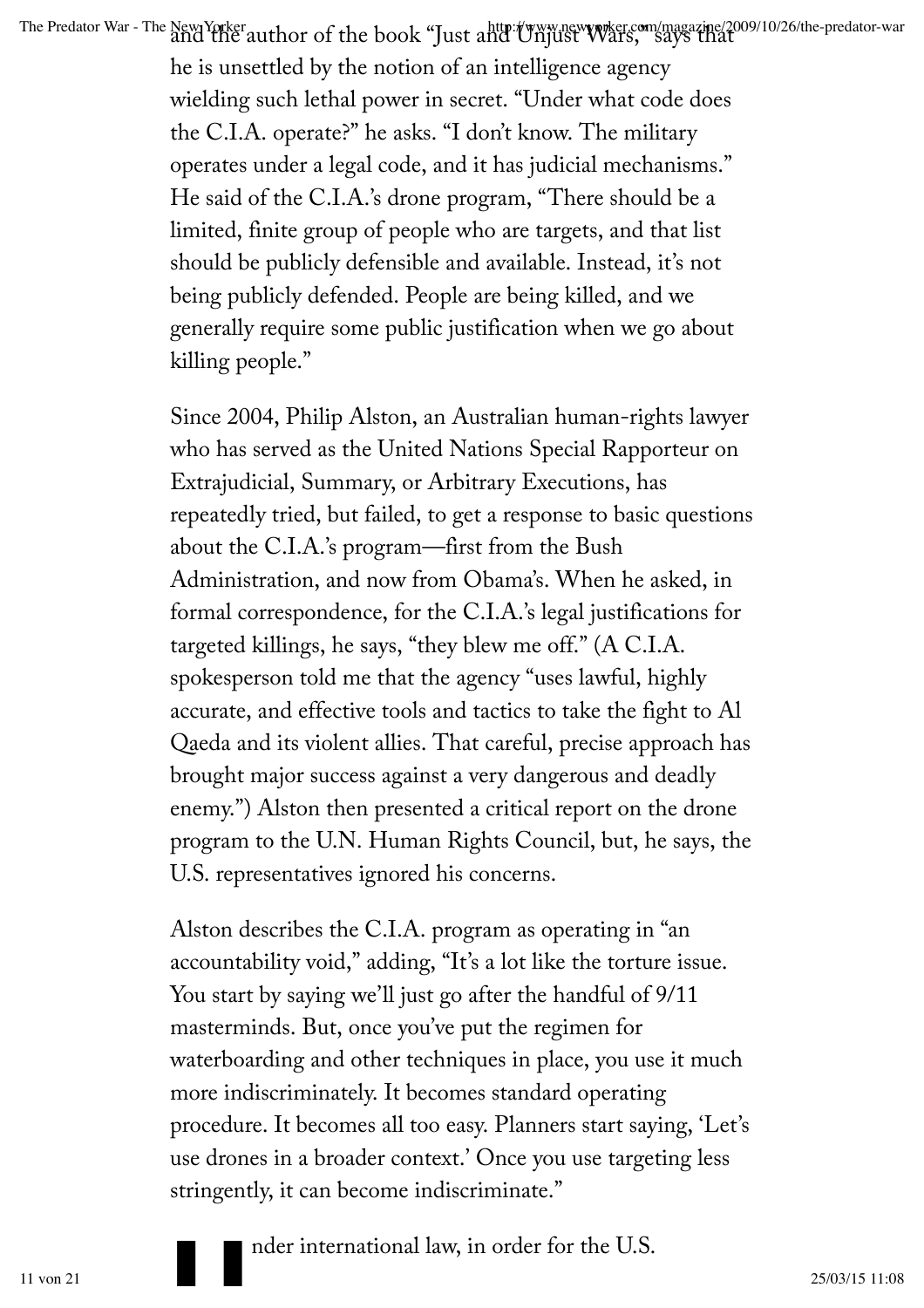The Predator War - The New Yorker http://www.newyorker.com/magazine/2009/10/26/the-predator-war<br>Government to legally target civilian terror suspects abroad it has to define a terrorist group as one engaging in armed conflict, and the use of force must be a "military necessity." There must be no reasonable alternative to killing, such as capture, and to warrant death the target must be "directly participating in hostilities." The use of force has to be considered "proportionate" to the threat. Finally, the foreign nation in which such targeted killing takes place has to give its

permission.

Many lawyers who have looked at America's drone program in Pakistan believe that it meets these basic legal tests. But they are nevertheless troubled, as the U.S. government keeps broadening the definition of acceptable high-value targets. Last March, the Obama Administration made an unannounced decision to win support for the drone program inside Pakistan by giving President Asif Ali Zardari more control over whom to target. "A lot of the targets are nominated by the Pakistanis—it's part of the bargain of getting Pakistani coöperation," says Bruce Riedel, a former C.I.A. officer who has served as an adviser to the Obama Administration on Afghanistan and Pakistan. According to the New America Foundation's study, only six of the forty-one C.I.A. drone strikes conducted by the Obama Administration in Pakistan have targeted Al Qaeda members. Eighteen were directed at Taliban targets in Pakistan, and fifteen were aimed specifically at Baitullah Mehsud. Talat Masood, a retired Pakistani lieutenant general and an authority on security issues, says that the U.S.'s tactical shift, along with the elimination of Mehsud, has quieted some of the Pakistani criticism of the American air strikes, although the bombings are still seen as undercutting the country's sovereignty. But, given that many of the targeted Pakistani Taliban figures were obscure in U.S. counterterrorism circles, some critics have wondered whether they were legitimate targets for a Predator strike. "These strikes are killing a lot of low-level militants, which raises the question of whether they are going beyond the authorization to kill leaders," Peter Bergen told me. Roger

12 von 21 Cressey, the former National Security Council official, who 25/03/15 11:08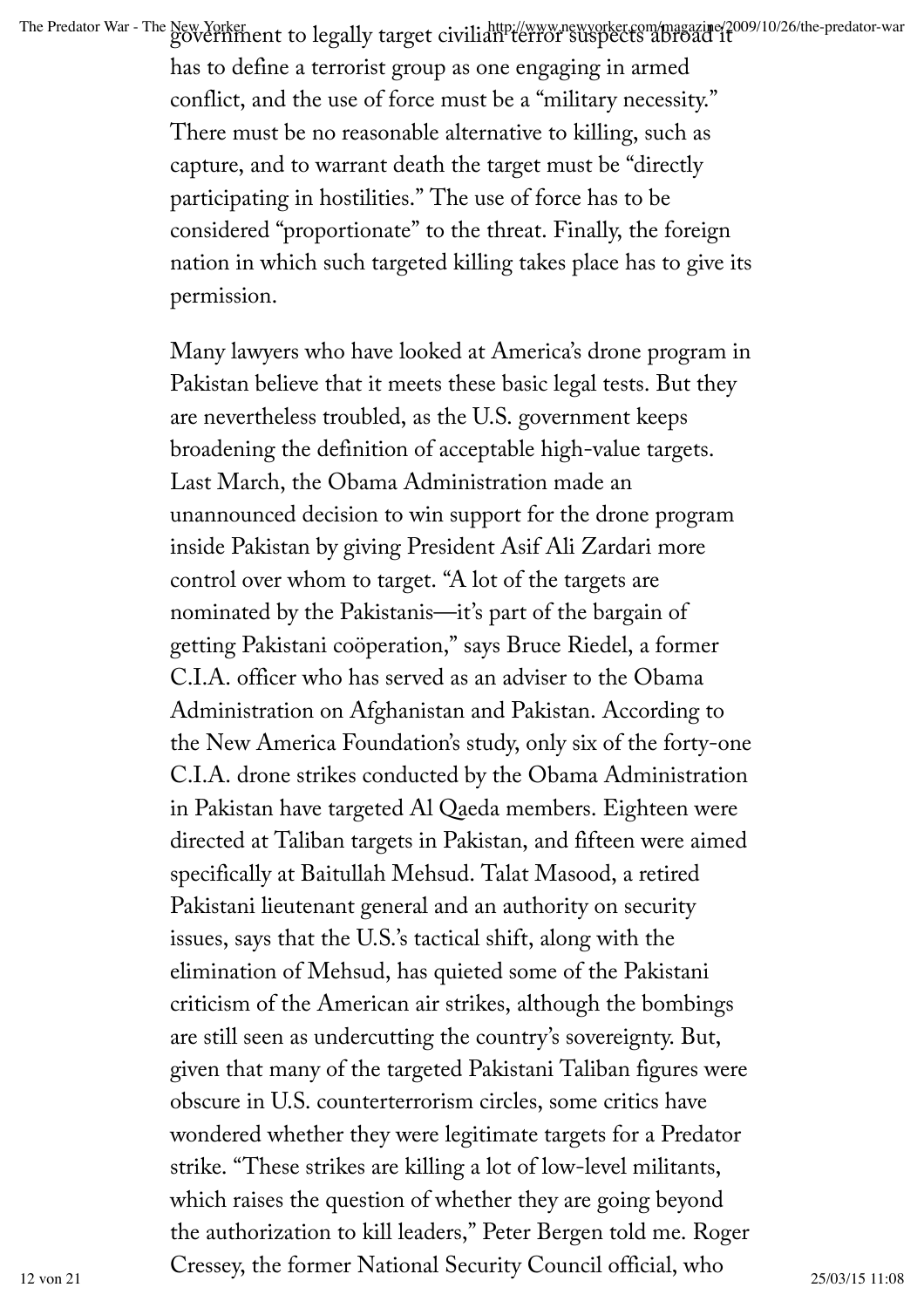The Predator War - The New Yorker  $a$  strong supporter of the drone program, says, "The  $^{0.2009/10/26{\rm/h}}$ e-predator-war debate is that we've been doing this so long we're now bombing low-level guys who don't deserve a Hellfire missile up their ass." (In his view, "Not every target has to be a rock star.")

> The Obama Administration has also widened the scope of authorized drone attacks in Afghanistan. An August report by the Senate Foreign Relations Committee disclosed that the Joint Integrated Prioritized Target List—the Pentagon's roster of approved terrorist targets, containing three hundred and sixty-seven names—was recently expanded to include some fifty Afghan drug lords who are suspected of giving money to help finance the Taliban. These new targets are a step removed from Al Qaeda. According to the Senate report, "There is no evidence that any significant amount of the drug proceeds goes to Al Qaeda." The inclusion of Afghan narcotics traffickers on the U.S. target list could prove awkward, some observers say, given that President Hamid Karzai's running mate, Marshal Mohammad Qasim Fahim, and the President's brother, Ahmed Wali Karzai, are strongly suspected of involvement in narcotics. Andrew Bacevich, a professor of history and international relations at Boston University, who has written extensively on military matters, said, "Are they going to target Karzai's brother?" He went on, "We should be very careful about who we define as the enemy we have to kill. Leaders of Al Qaeda, of course. But you can't kill people on Tuesday and negotiate with them on Wednesday."

> Defining who is and who is not too tangential for the U.S. to kill can be difficult. John Radsan, a former lawyer in the C.I.A.'s office of general counsel, who is now a professor at William Mitchell College of Law, in St. Paul, Minnesota, says, "You can't target someone just because he visited an Al Qaeda Web site. But you also don't want to wait until they're about to detonate a bomb. It's a sliding scale." Equally fraught is the question of how many civilian deaths can be justified. "If it's Osama bin Laden in a house with a four-year-old,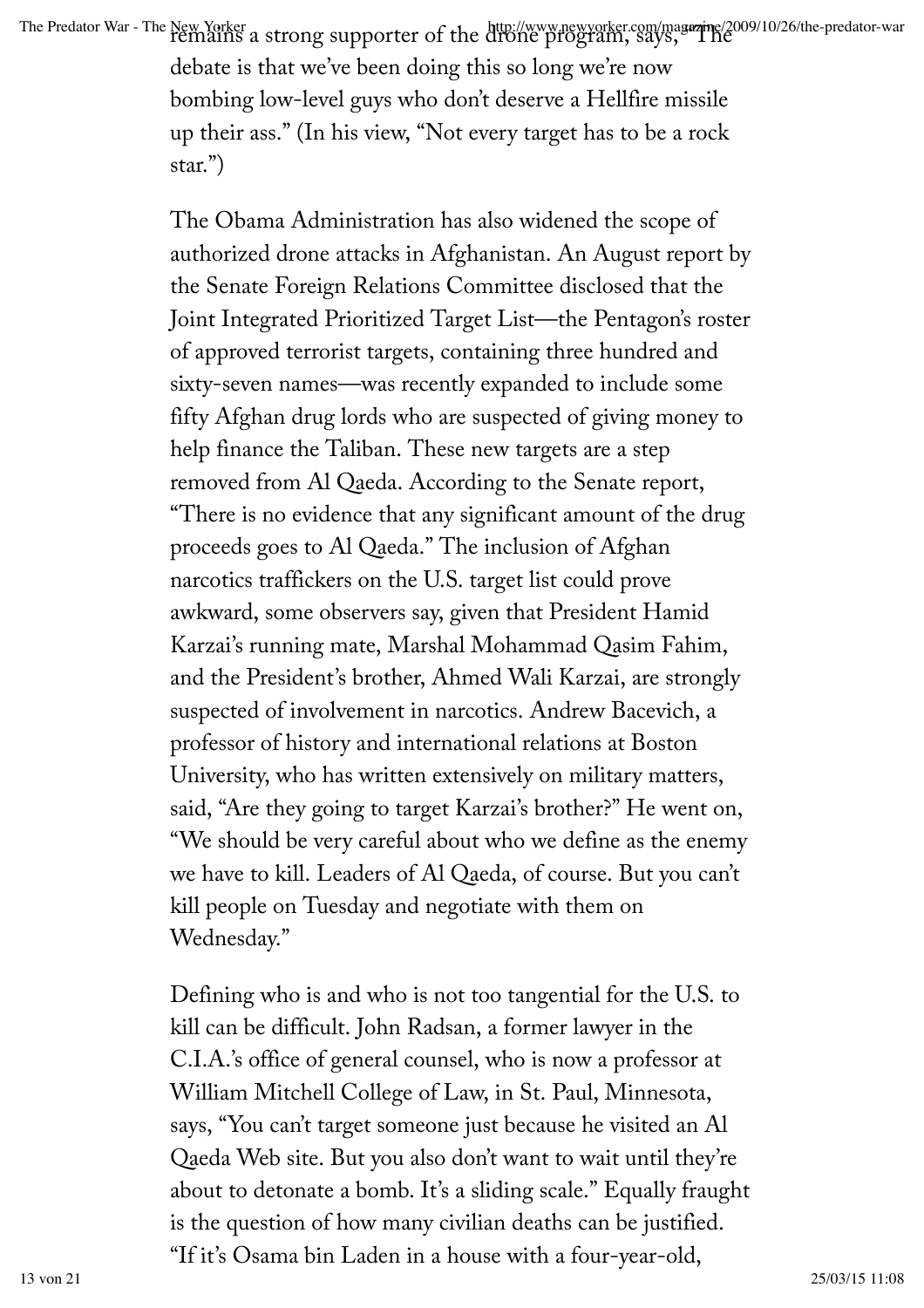The Predator War - The New Yorker people will say go ahead," Radsan says." But if it sthree 2009/10/26/the-predator-war or four children? Some say that's too many. And if he's in a school? Many say don't do it." Such judgment calls are being made daily by the C.I.A., which, Radsan points out, "doesn't have much experience with killing. Traditionally, the agency that does that is the Department of Defense."

> Though the C.I.A.'s methodology remains unknown, the Pentagon has created elaborate formulas to help the military make such lethal calculations. A top military expert, who declined to be named, spoke of the military's system, saying, "There's a whole taxonomy of targets." Some people are approved for killing on sight. For others, additional permission is needed. A target's location enters the equation, too. If a school, hospital, or mosque is within the likely blast radius of a missile, that, too, is weighed by a computer algorithm before a lethal strike is authorized. According to the recent Senate Foreign Relations Committee report, the U.S. military places no name on its targeting list until there are "two verifiable human sources" and "substantial additional evidence" that the person is an enemy.

In Israel, which conducts unmanned air strikes in the Palestinian territories, the process of identifying targets, in theory at least, is even more exacting. Military lawyers have to be convinced that the target can't reasonably be captured, and that he poses a threat to national security. Military specialists in Arab culture also have to be convinced that the hit will do more good than harm. "You have to be incredibly cautious," Amos Guiora, a law professor at the University of Utah, says. From 1994 to 1997, he advised Israeli commanders on targeted killings in the Gaza Strip. "Not everyone is at the level appropriate for targeted killing," he says. "You want a leader, the hub with many spokes." Guiora, who follows the Predator program closely, fears that national-security officials here lack a clear policy and a firm definition of success. "Once you start targeted killing, you better make damn sure there's a policy guiding it," he says. "It can't be just catchas-catch-can."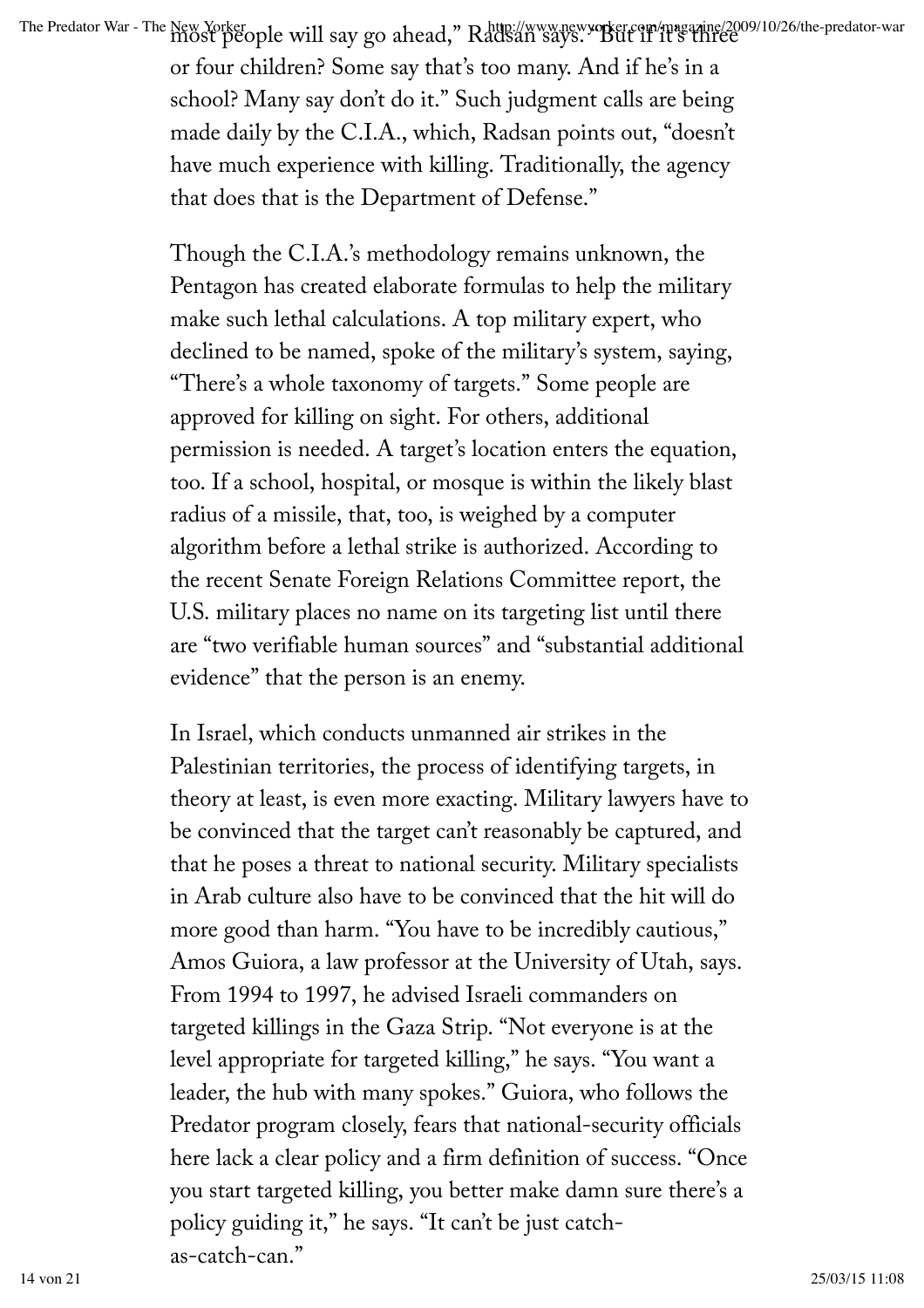The Predator War - The  $\rm Nsw\,Yorke\,Byman,$  the director of Georgetown University's  $\rm Nsw\,S\,B}$ Center for Peace and Security Studies, argues that, when possible, "it's almost always better to arrest terrorists than to kill them. You get intelligence then. Dead men tell no tales." The C.I.A.'s killing of Saad bin Laden, Osama's son, provides a case in point. By the time that Saad bin Laden had reached Pakistan's tribal areas, late last year, there was little chance that any law-enforcement authority could capture him alive. But, according to Hillary Mann Leverett, an adviser to the National Security Council between 2001 and 2003, the Bush Administration would have had several opportunities to interrogate Saad bin Laden earlier, if it had been willing to make a deal with Iran, where, according to U.S. intelligence, he lived occasionally after September 11th. "The Iranians offered to work out an international framework for transferring terror suspects, but the Bush Administration refused," she said. In December, 2008, Saad bin Laden left Iran for Pakistan; within months, according to NPR, a Predator missile had ended his life. "We absolutely did not get the most we could," Leverett said. "Saad bin Laden would

> Byman is working on a book about Israel's experiences with counterterrorism, including targeted killing. Though the strikes there have weakened the Palestinian leadership, he said, "if you use these tools wrong, you can lose the moral high ground, which is going to hurt you. Inevitably, some of the intelligence is going to be wrong, so you're always rolling the dice. That's the reality of real-time intelligence."

have been very, very valuable in terms of what he knew. He

probably would have been a gold mine."

In 1973, for example, Israeli intelligence agents mur<br>
a Moroccan waiter by mistake. They thought that h<br>
a terrorist who had been involved in slaughtering Israeli ndeed, the history of targeted killing is marked by errors. In 1973, for example, Israeli intelligence agents murdered a Moroccan waiter by mistake. They thought that he was athletes at the Munich Olympics, a year earlier. And in 1986 the Reagan Administration attempted to retaliate against the Libyan leader Muammar Qaddafi for his suspected role in the deadly bombing of a disco frequented by American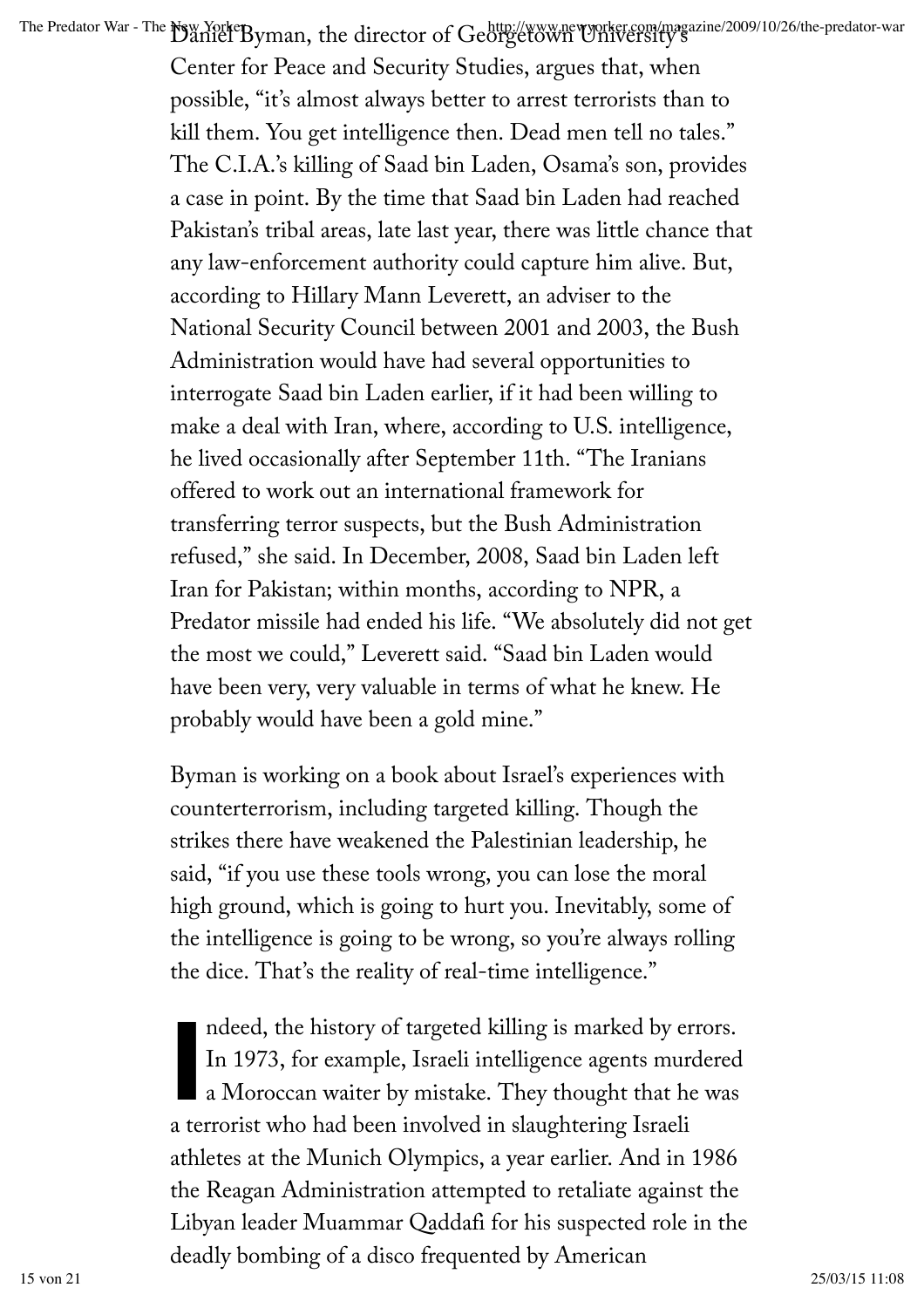The Predator War - The New Yorker en in Germany. The U.S. launched an air strike on  $\mu_{\rm max}$  (2009/10/26/the-predator-war Qaddafi's household. The bombs missed him, but they did kill his fifteen-month-old daughter.

> The C.I.A.'s early attempts at targeting Osama bin Laden were also problematic. After Al Qaeda blew up the U.S. Embassies in Tanzania and Kenya, in August, 1998, President Bill Clinton retaliated, by launching seventy-five Tomahawk cruise missiles at a site in Afghanistan where bin Laden was expected to attend a summit meeting. According to reports, the bombardment killed some twenty Pakistani militants but missed bin Laden, who had left the scene hours earlier.

> The development of the Predator, in the early nineteennineties, was supposed to help eliminate such mistakes. The drones can hover above a target for up to forty hours before refuelling, and the precise video footage makes it much easier to identify targets. But the strikes are only as accurate as the intelligence that goes into them. Tips from informants on the ground are subject to error, as is the interpretation of video images. Not long before September 11, 2001, for instance, several U.S. counterterrorism officials became certain that a drone had captured footage of bin Laden in a locale he was known to frequent in Afghanistan. The video showed a tall man in robes, surrounded by armed bodyguards in a diamond formation. At that point, drones were unarmed, and were used only for surveillance. "The optics were not great, but it was him," Henry Crumpton, then the C.I.A.'s top covertoperations officer for the region, told *Time*. But two other former C.I.A. officers, who also saw the footage, have doubts. "It's like an urban legend," one of them told me. "They just jumped to conclusions. You couldn't see his face. It could have been Joe Schmo. Believe me, no tall man with a beard is safe anywhere in Southwest Asia." In February, 2002, along the mountainous eastern border of Afghanistan, a Predator reportedly followed and killed three suspicious Afghans, including a tall man in robes who was thought to be bin Laden. The victims turned out to be innocent villagers, gathering scrap metal.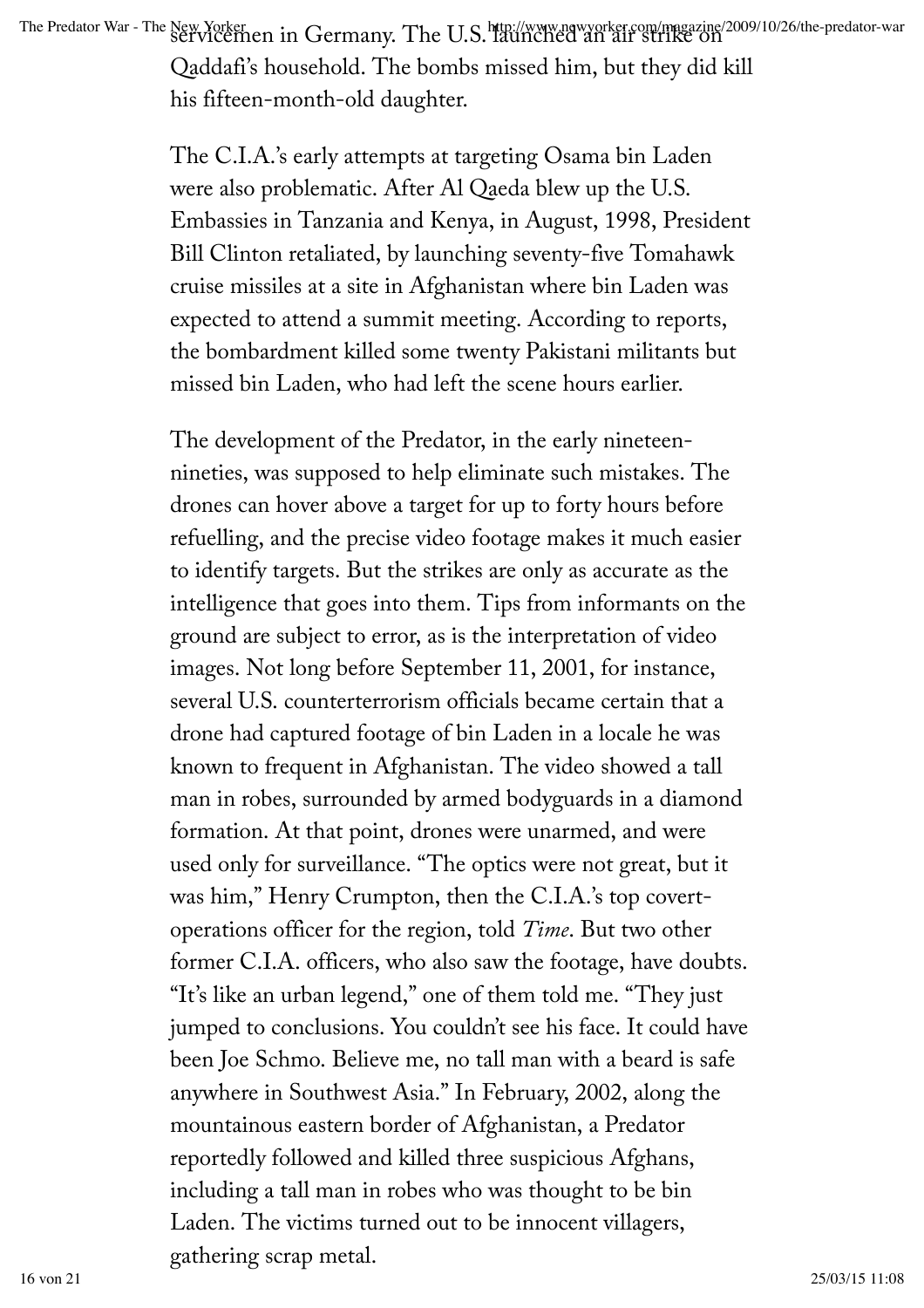The Predator War - The New Yorker anistan and Pakistan, the foth informatics, who also 2009/10/26/the-predator-war The New Yorker http://www.newy.orker.com/magazine/2009/10/26/the-predator-war serve as confirming witnesses for the air strikes, are notoriously unreliable. A former C.I.A. officer who was based in Afghanistan after September 11th told me that an Afghan source had once sworn to him that one of Al Qaeda's top leaders was being treated in a nearby clinic. The former officer said that he could barely hold off an air strike after he passed on the tip to his superiors. "They scrambled together an élite team," he recalled. "We caught hell from headquarters. They said 'Why aren't you moving on it?' when we insisted on checking it out first." It turned out to be an intentionally false lead. "Sometimes you're dealing with tribal chiefs," the former officer said. "Often, they say an enemy of theirs is Al Qaeda because they just want to get rid of somebody. Or they made crap up because they wanted to prove they were valuable, so that they could make money. You couldn't take their word."

> The consequences of bad ground intelligence can be tragic. In September, a NATO air strike in Afghanistan killed between seventy and a hundred and twenty-five people, many of them civilians, who were taking fuel from two stranded oil trucks; they had been mistaken for Taliban insurgents. (The incident is being investigated by NATO.) According to a reporter for the *Guardian*, the bomb strike, by an F-15E fighter plane, left such a tangle of body parts that village elders resorted to handing out pieces of unidentifiable corpses to the grieving families, so that they could have something to bury. One Afghan villager told the newspaper, "I took a piece of flesh with me home and I called it my son."

abilities, have a better track record for accuracy than fighter jets, according to intelligence officials. Also, the drone's smaller Hellfire missiles are said to cause far less redator drones, with their superior surveillance abilities, have a better track record for accuracy than fighter jets, according to intelligence officials. Also, collateral damage. Still, the recent campaign to kill Baitullah Mehsud offers a sobering case study of the hazards of robotic warfare. It appears to have taken sixteen missile strikes, and fourteen months, before the C.I.A. succeeded in killing him. During this hunt, between two hundred and seven and three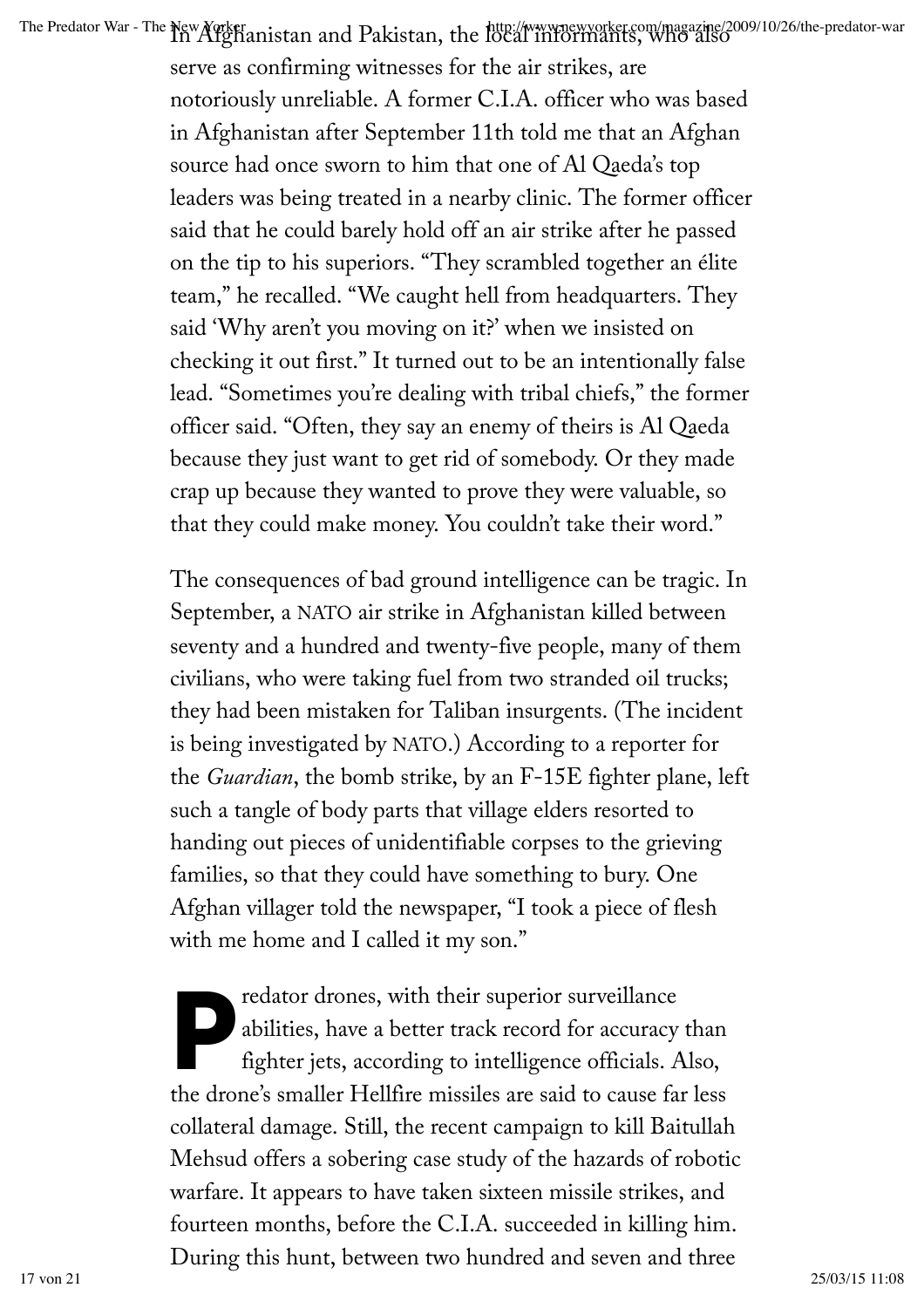The Predator War - The New Yorker and twenty-one additional people were killed, The Predator-war http://www.newyorker.com/magazine/2009/10/26/the-predator-war depending on which news accounts you rely upon. It's all but

impossible to get a complete picture of whom the C.I.A. killed during this campaign, which took place largely in Waziristan. Not only has the Pakistani government closed off the region to the outside press; it has also shut out international humanitarian organizations like the International Committee for the Red Cross and Doctors Without Borders. "We can't get within a hundred kilometres of Waziristan," Brice de la Vingne, the operational coördinator for Doctors Without Borders in Pakistan, told me. "We tried to set up an emergency room, but the authorities wouldn't give us authorization."

A few Pakistani and international news stories, most of which rely on secondhand sources rather than on eyewitness accounts, offer the basic details. On June 14, 2008, a C.I.A. drone strike on Mehsud's home town, Makeen, killed an unidentified person. On January 2, 2009, four more unidentified people were killed. On February 14th, more than thirty people were killed, twenty-five of whom were apparently members of Al Qaeda and the Taliban, though none were identified as major leaders. On April 1st, a drone attack on Mehsud's deputy, Hakimullah Mehsud, killed ten to twelve of his followers instead. On April 29th, missiles fired from drones killed between six and ten more people, one of whom was believed to be an Al Qaeda leader. On May 9th, five to ten more unidentified people were killed; on May 12th, as many as eight people died. On June 14th, three to eight more people were killed by drone attacks. On June 23rd, the C.I.A. reportedly killed between two and six unidentified militants outside Makeen, and then killed dozens more people —possibly as many as eighty-six—during funeral prayers for the earlier casualties. An account in the Pakistani publication *The News* described ten of the dead as children. Four were identified as elderly tribal leaders. One eyewitness, who lost his right leg during the bombing, told Agence France-Presse that the mourners suspected what was coming: "After the prayers ended, people were asking each other to leave the area, 18 von 21 25/03/15 11:08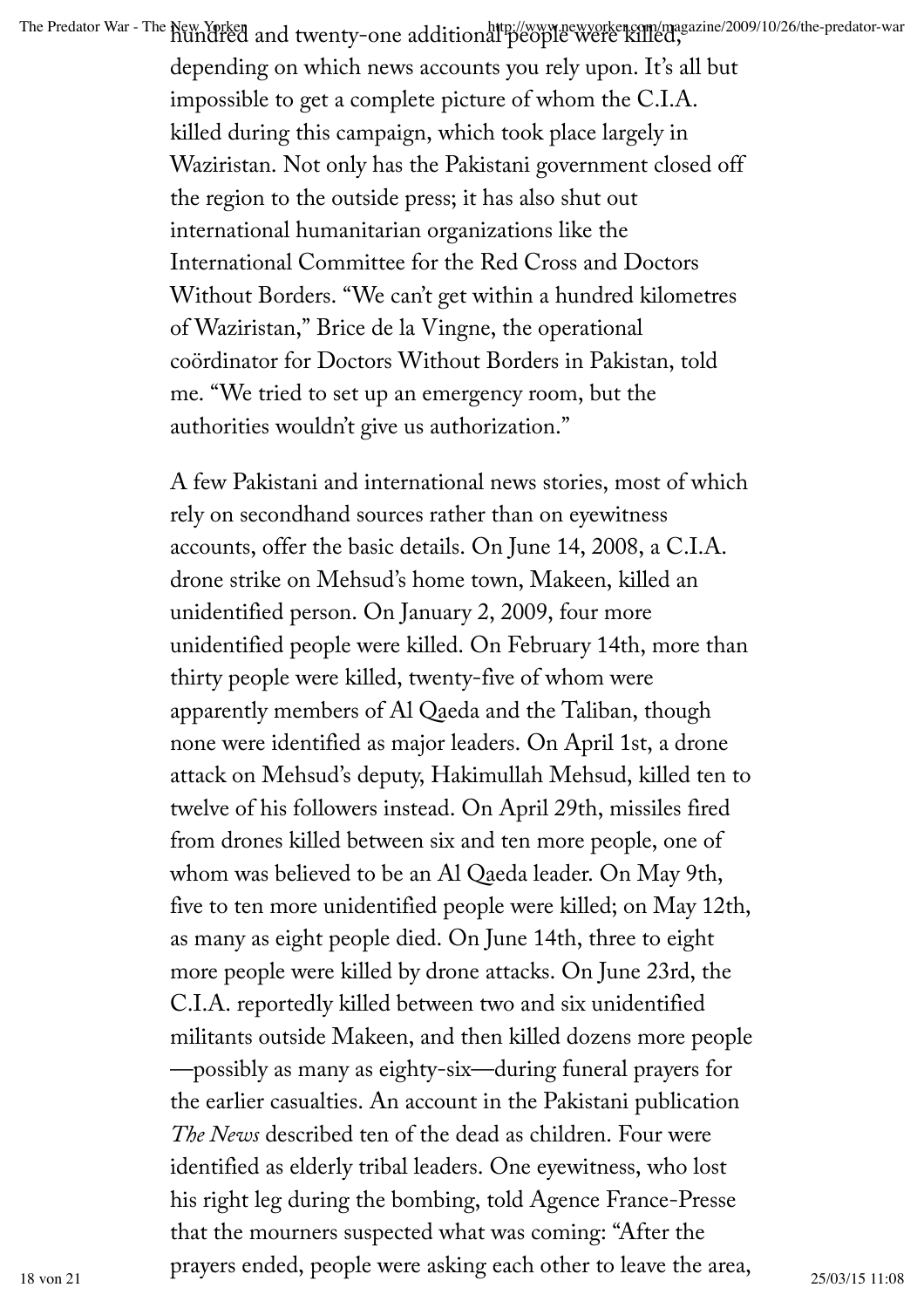The Predator War - The New Yorker, were hovering." The drones, which make a buzzing magazine/2009/10/26/the-predator-war noise, are nicknamed *machay* ("wasps") by the Pashtun natives, and can sometimes be seen and heard, depending on weather conditions. Before the mourners could clear out, the eyewitness said, two drones started firing into the crowd. "It created havoc," he said. "There was smoke and dust

everywhere. Injured people were crying and asking for help." Then a third missile hit. "I fell to the ground," he said.

The local population was clearly angered by the Pakistani government for allowing the U.S. to target a funeral. (Intelligence had suggested that Mehsud would be among the mourners.) An editorial in *The News* denounced the strike as sinking to the level of the terrorists. The Urdu newspaper *Jang* declared that Obama was "shutting his ears to the screams of thousands of women whom your drones have turned into dust." U.S. officials were undeterred, continuing drone strikes in the region until Mehsud was killed.

After such attacks, the Taliban, attempting to stir up anti-American sentiment in the region, routinely claims, falsely, that the victims are all innocent civilians. In several Pakistani cities, large protests have been held to decry the drone program. And, in the past year, perpetrators of terrorist bombings in Pakistan have begun presenting their acts as "revenge for the drone attacks." In recent weeks, a rash of bloody assaults on Pakistani government strongholds has raised the spectre that formerly unaligned militant groups have joined together against the Zardari Administration.

David Kilcullen, a counter-insurgency warfare expert who has advised General David Petraeus in Iraq, has said that the propaganda costs of drone attacks have been disastrously high. Militants have used the drone strikes to denounce the Zardari government—a shaky and unpopular regime—as little more than an American puppet. A study that Kilcullen co-wrote for the Center for New American Security, a think tank, argues, "Every one of these dead non-combatants represents an alienated family, a new revenge feud, and more recruits for a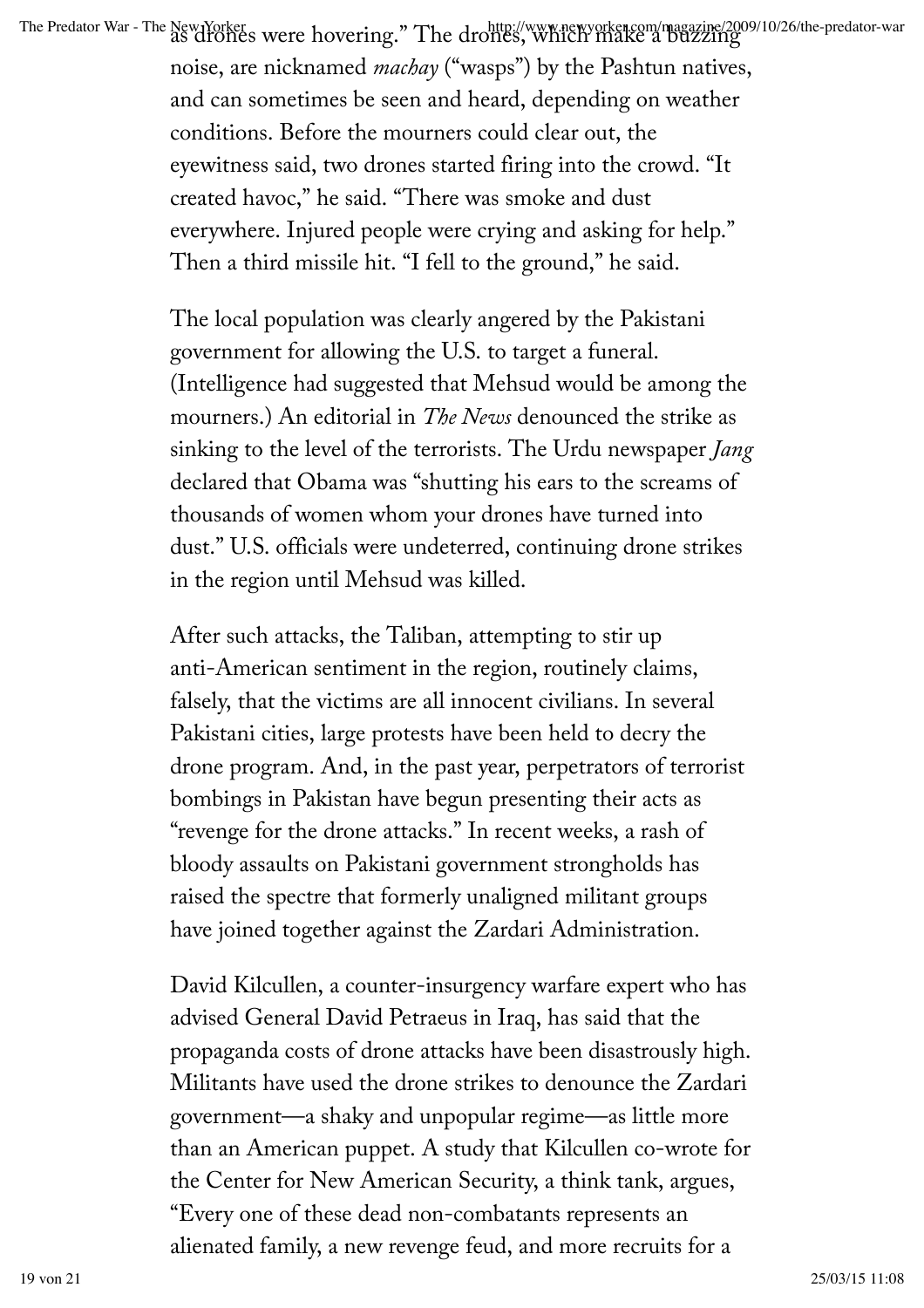The Predator War - The New Yorker movement that has grown exponentially even as

drone strikes have increased." His co-writer, Andrew Exum, a former Army Ranger who has advised General Stanley McChrystal in Afghanistan, told me, "Neither Kilcullen nor I is a fundamentalist—we're not saying drones are not part of the strategy. But we are saying that right now they are part of the problem. If we use tactics that are killing people's brothers and sons, not to mention their sisters and wives, we can work at cross-purposes with insuring that the tribal population doesn't side with the militants. Using the Predator is a tactic, not a strategy."

Exum says that he's worried by the remote-control nature of Predator warfare. "As a military person, I put myself in the shoes of someone in FATA"—Pakistan's Federally Administered Tribal Areas—"and there's something about pilotless drones that doesn't strike me as an honorable way of warfare," he said. "As a classics major, I have a classical sense of what it means to be a warrior." An Iraq combat veteran who helped design much of the military's doctrine for using unmanned drones also has qualms. He said, "There's something important about putting your own sons and daughters at risk when you choose to wage war as a nation. We risk losing that flesh-and-blood investment if we go too far down this road."

Bruce Riedel, who has been deeply involved in these debates during the past few years, sees the choices facing Obama as exceedingly hard. "Is the drone program helping or hurting?" he asked. "It's a tough question. These are not cost-free operations." He likened the drone attacks to "going after a beehive, one bee at a time." The problem is that, inevitably, "the hive will always produce more bees." But, he said, "the only pressure currently being put on Pakistan and Afghanistan is the drones." He added, "It's really all we've got to disrupt Al Qaeda. The reason the Administration continues to use it is obvious: it doesn't really have anything else." ♦

\* (http://#corrected)Correction, December 1, 2009: The